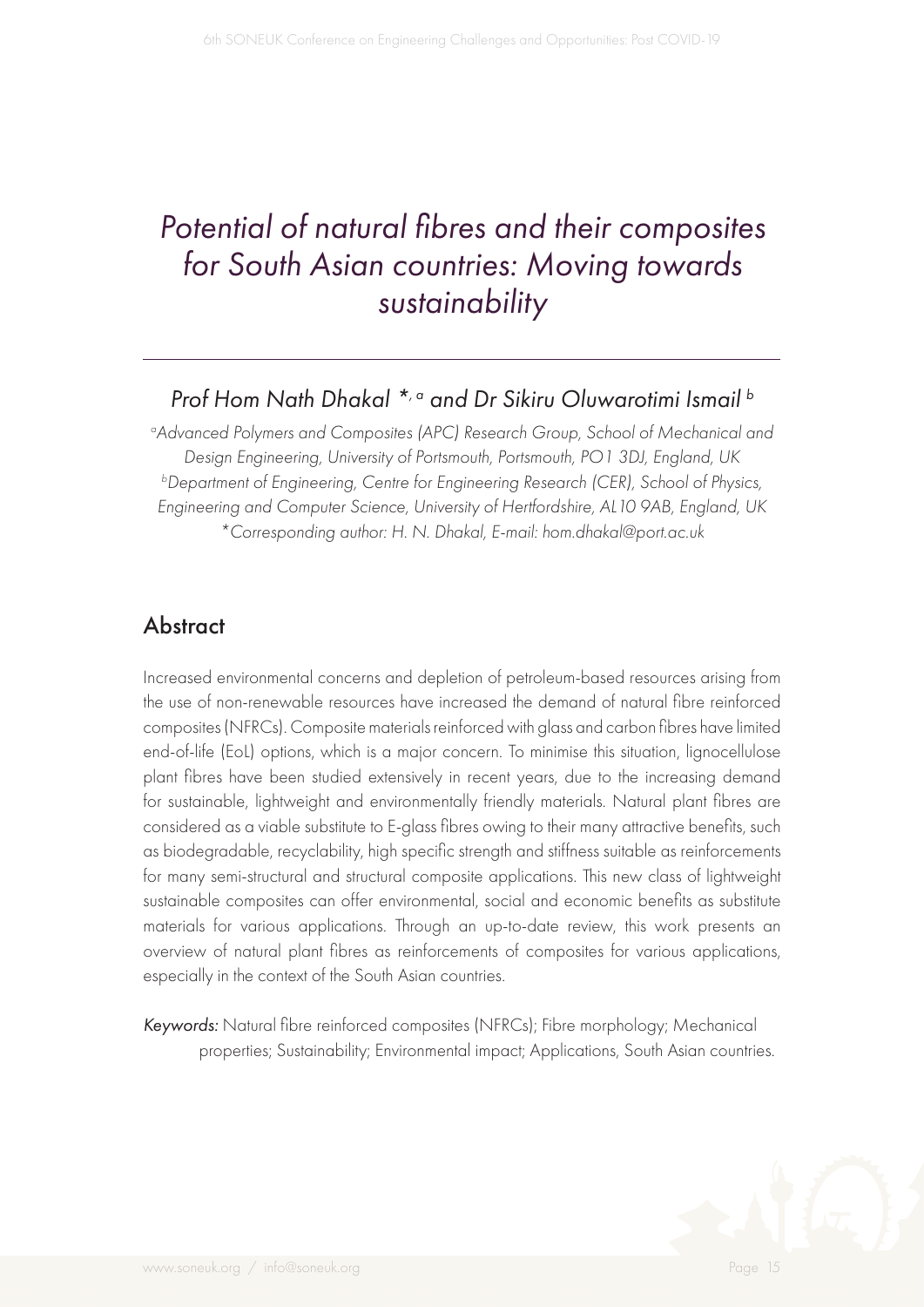#### 1. Introduction

Composite material can be broadly defined as the resultant of combining two or more materials on a microscopic scale, each of which has their own unique properties, to produce a new material that has properties far superior than either of the base materials. Main constituents of composite materials include matrix and reinforcement (fibres). The matrix acts as a binder. Both constituents enhance the properties of the resultant material (Hull and Clyne, 1996; Dhakal and Ismail, 2020).

Environmental legislation as well as consumers' pressure for adaptation of a "cradle-to-cradle" life cycle thinking for material use throughout the world has triggered a paradigm shift towards using sustainable composite materials, as a substitute to non-renewable man-made fibres such as glass and carbon (Bledzki and Gassan, 1999), among others. Over the last couple of decades, research in the potential use of renewable natural fibres as reinforcements in structural composites has increased significantly, due to their relative cheapness and with their high specific properties when compared with synthetic glass fibres (Dhakal and Ismail, 2020).

#### 2. Natural plant fibres, their origins and potentials for South Asian countries

Dating back to the origin of mankind, natural fibres have been used to make cloths, building materials, such as bricks, ropes and to mention but a few products. Natural fibres have been used as reinforcement materials for over 3000 years (Bledzki and Gassan, 1999). The oldest example of composite material is addition of straw to clay for making bricks for buildings in ancient Egypt. From this application, straws or grass are the reinforcing fibres and clay is the matrix.

The natural fibre-based composites market is expected to grow to \$531.3 million US in the year 2019 from \$289.3 million in 2010 with 28% market shares by natural fibres. Similarly, this can be compared with the amount of money generated yearly in some South Asian countries, as briefly presented in Table 1.

$$
\mathcal{L}(\mathbb{Q})
$$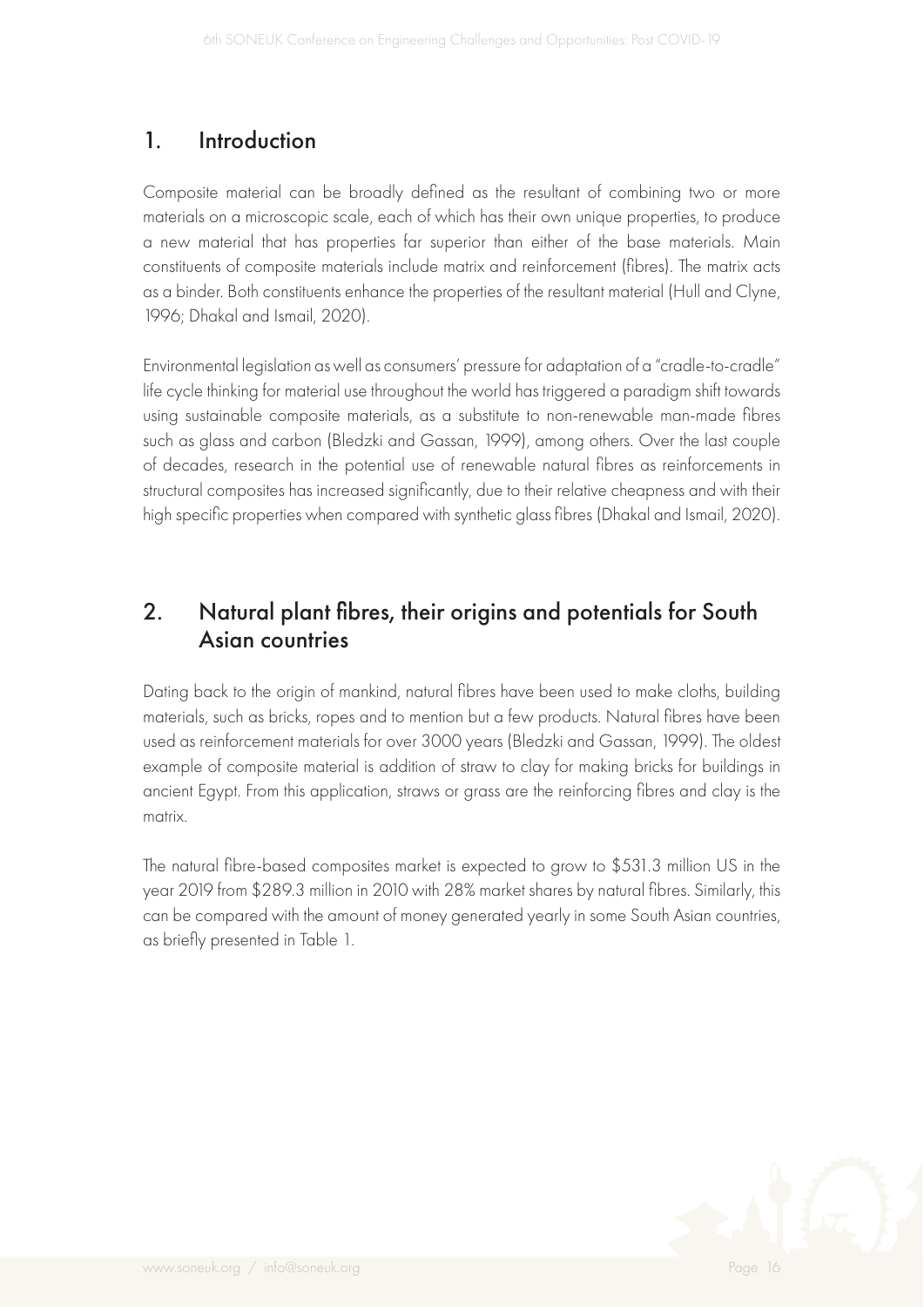| Fibre types | Main producing countries                                                                         | Production<br>quantity per year<br>$(x10^3 \text{ ton})$ | Price (US\$/ton) |
|-------------|--------------------------------------------------------------------------------------------------|----------------------------------------------------------|------------------|
| Hemp        | China (80%), Chile, France,<br>Germany, UK                                                       | 214                                                      | 1000-2100 (1550) |
| Jute        | India (60%), Bangladesh,<br>Myanmar, Nepal                                                       | 3450                                                     | 400-1500 (950)   |
| Flax        | Canada, France, Belgium,<br>Netherland, Poland,<br>Russian Federation, China                     | 830                                                      | 2100-4200 (3150) |
| Bamboo      | Myanmar, Nigeria, Sri<br>Lanka, Philippines, Pakistan                                            | 30,000                                                   | 500              |
| Banana      | India (22%), China,<br>Philippines, Ecuador and<br>Brazil                                        | 134,000                                                  | 890              |
| Kenaf       | India (45%), China,<br>Malaysia, USA, Mexico,<br>Thailand, Vietnam                               | 970                                                      | 300-500 (400)    |
| Cotton      | China, Brazil, India,<br>Pakistan, USA, Uzbekistan,<br>Turkey                                    | 25,000                                                   | 1500-4200 (2850) |
| Sisal       | Brazil (40%), Kenya,<br>Tanzania, China, Cuba,<br>Haiti, Madagascar, Mexico,<br>Sri Lanka, India | 378                                                      | 600-700 (650)    |

*Table 1: Illustrates key natural fibres, their producing countries, annual production and prices (Syduzzaman et al. 2020)*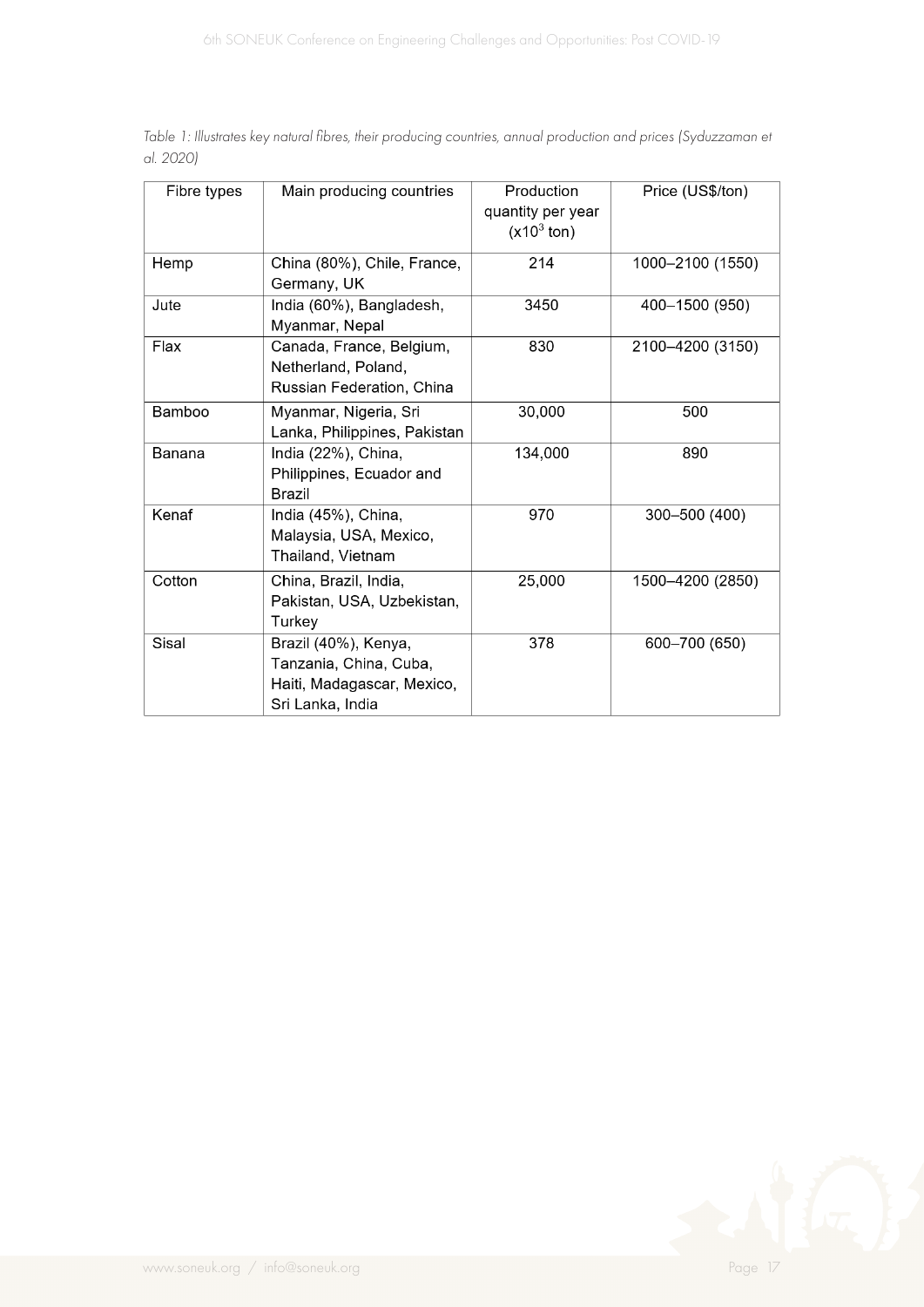#### 3. Some key natural fibres available in the South Asian countries

Some key natural fibres that can be found in south Asian countries are presented in Figure 1.



*Figure 1. Some natural fibres available in south Asian countries (Müssig, 2010).*

## 4. Natural plant fibres: Advantages and challenges

Despite many attractive attributes of natural fibres, they are not without some challenges, hinder their full structural applications. The main advantages and some drawbacks are summarily illustrated in Table 2.

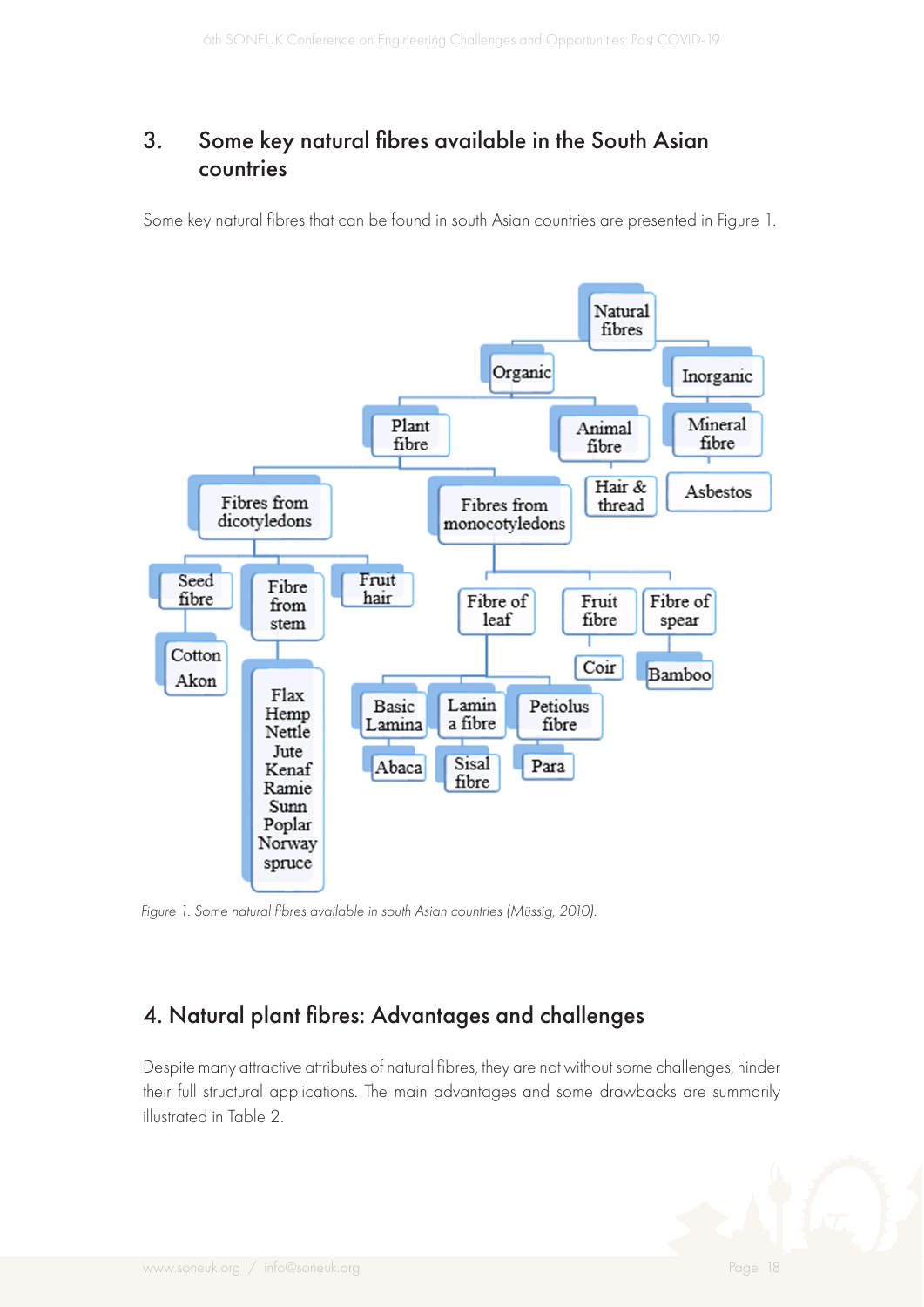*Table 2. Advantages and some drawbacks of natural fibres as composite reinforcements (Faruk et al. 2012, Dhakal et al.; 2007, Dhakal and Ismail, 2020, Bourmaud et al. 2018).*

| Advantages                                         | Some drawbacks                                                                |  |  |
|----------------------------------------------------|-------------------------------------------------------------------------------|--|--|
| High<br>specific<br>strength<br>and<br>stiffness   | High moisture absorption (due to their<br>polar<br>٠<br>characteristics)      |  |  |
| Low hazardous manufacturing<br>processes           | Lower durability compared to their synthetic fibres<br>٠<br>composites        |  |  |
| Low processing energy                              | Low long-term durability<br>٠                                                 |  |  |
| Renewable sources                                  | Lower performance, in particular impact strength<br>٠                         |  |  |
| Lower cost of manufacturing<br>٠                   | compared to synthetic fibres composites                                       |  |  |
| (reduced tool wear)                                | High variability in fibre property (due to their polar<br>٠                   |  |  |
| Low emission of toxic fumes                        | characteristics)                                                              |  |  |
| when                                               | Lack of standard, difficult for modelling<br>Ξ                                |  |  |
| Non abrasive<br>٠                                  | Low thermal stability<br>▪                                                    |  |  |
| Lower risk to human health (no<br>skin irritation) | Lower flame retardance property (additional fire<br>٠<br>protection required) |  |  |

## 5. Important properties of natural fibres

Basically, Table 3(a) shows a comparison of both mechanical and physical properties of some selected metallic, synthetic and natural fibres (bundles). It is evident that natural fibres (hemp and flax) have competitive properties with a few metallic and synthetic fibres, with greater specific strength and specific modulus than both steel and aluminium. This establishes the reason why they are competing with various application of these metals in manufacturing industries. In addition, Table 3(b) presents mechanical and physical properties of natural fibres, as compared among themselves.

| Fibre types | Density<br>$(g/cm^3)$ | Tensile<br>strength<br>(MPa) | Young's<br>modulus<br>(GPa) | Specific<br>strength<br>(MPa) | Specific<br>modulus (GPa)<br>$\cal E$<br>$\rho$ |
|-------------|-----------------------|------------------------------|-----------------------------|-------------------------------|-------------------------------------------------|
| Steel       | 7.8                   | 1300                         | 200                         | 167                           | 26                                              |
| Aluminium   | 2.81                  | 350                          | 73                          | 124                           | 26                                              |
| Carbon      | 1.51                  | 2500                         | 151                         | 1656                          | 100                                             |
| E-glass     | 2.10                  | 1100                         | 75                          | 524                           | 28                                              |
| Aramid      | 1.32                  | 1400                         | 45                          | 1656                          | 100                                             |
| Hemp        | 1.4                   | 690                          | 30-70                       | 453                           | 21-50                                           |
| Flax        | 1.5                   | 345-1830                     | 27-80                       | 230-1220                      | 18-53                                           |

*Table 3(a): Differences in mechanical and physical properties of some selected metallic, synthetic and natural fibres (bundles) (Faruk et al., 2012; Gurunathan et al., 2015; Dhakal and Ismail, 2020).*

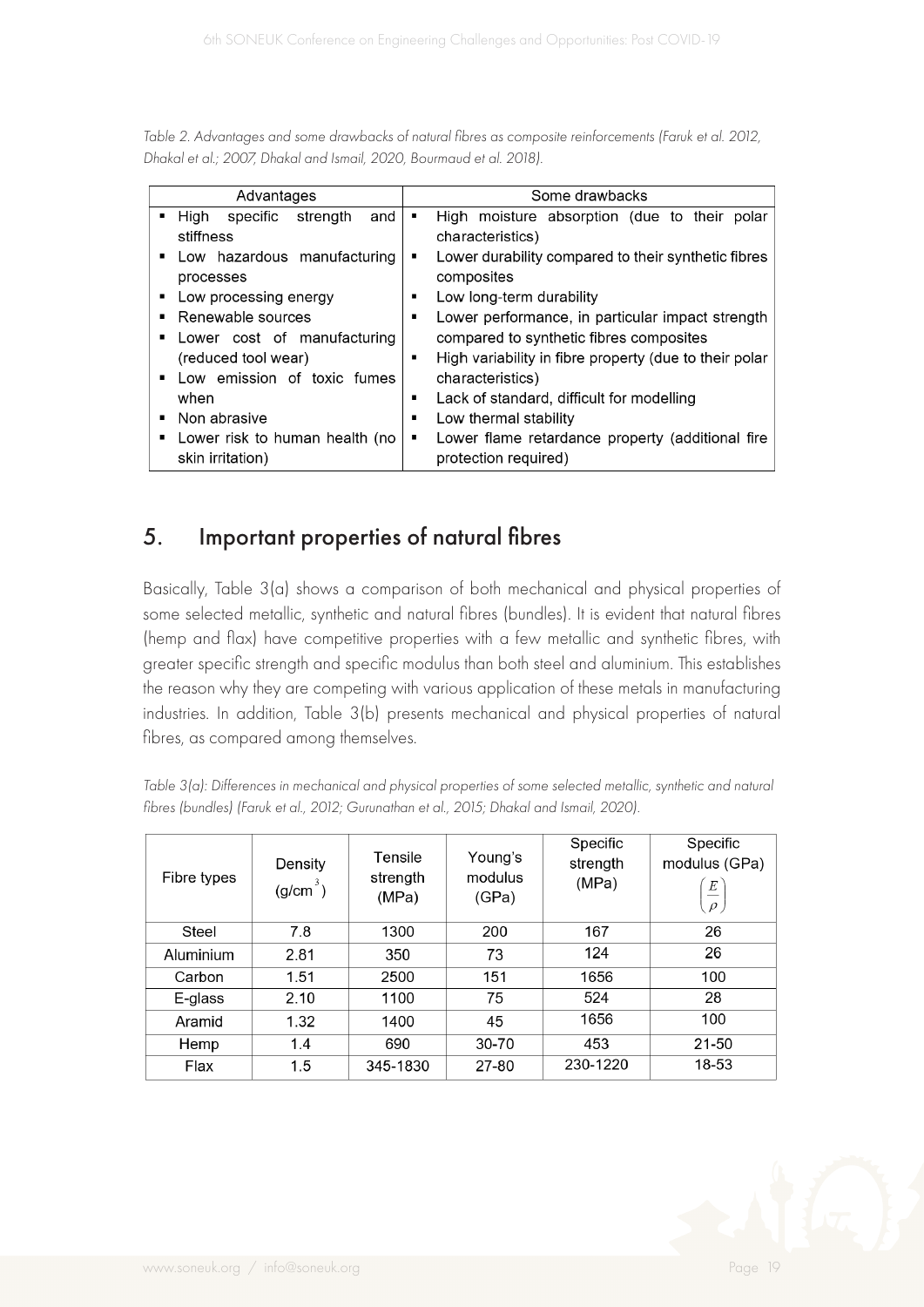| Fibre         | Tensile  | Young's      | Elongation  | Density              | Diameter    | Length      |
|---------------|----------|--------------|-------------|----------------------|-------------|-------------|
|               | strength | modulus      | $(\%)$      | (g/cm <sup>3</sup> ) | (micro      | (mm)        |
|               | (MPa)    | (GPa)        |             |                      | meter)      |             |
| Date palm     | 58-230   | $0.3 - 7.5$  | $5 - 50$    | $0.9 - 1.2$          | 100-1000    | 20-250      |
| fibre         |          |              |             |                      |             |             |
| Flax          | 345-1035 | 27.6         | $2.7 - 3.2$ | 1.5                  | $10 - 25$   | 10-65       |
| Hemp          | 690      | 70           | 1.6         | 1.4                  | 25-35       | $5 - 55$    |
| Jute          | 393-773  | 26.5         | $1.5 - 1.8$ | 1.3                  | 25-200      | $0.8 - 6$   |
| Bamboo        | 140-230  | $11 - 17$    |             | $0.6 - 1.1$          | 14          | 2.7         |
| Kenaf         | 930      | 53           | 1.6         | ۰                    | $1.14 - 11$ | $12 - 36$   |
| Cotton        | 287-800  | $5.5 - 12.6$ | $7 - 8$     | 1.25                 | 10-34       | 2.7         |
| Sisal         | 511-635  | $9.4 - 22$   | $2 - 2.5$   | 1.15                 | $7 - 47$    | $0.8 - 8$   |
| Oil palm      | 130-248  | 3.58         | $9.7 - 14$  | $0.7 - 1.55$         | 191-250     | $0.8 - 0.9$ |
| (empty fruit) |          |              |             |                      |             |             |

*Table 3(b): Selected mechanical and physical properties of some natural plant fibres (Cheung et al., 2009; Pickering et al., 2016).*

## 6. Natural fibre reinforced composites

Natural fibre reinforced composites (NFRCs) are composite materials produced using natural fibres as reinforcements as opposed to the carbon and glass fibre composites, which use non-renewable synthetic fibres such as glass and carbon fibres as reinforcements. There is a growing trend on use of carbon and glass fibre composites in many industrial sectors including aerospace, marine, automotive and construction. However, after the end of their product life, large quantities of these composites are sent to land field as waste materials. NFRCs are important for environmental sustainability as they are obtained from the renewable sources. These materials can also produce some favourable properties at a lower cost in comparison with synthetic fibre composites. Sustainable use of natural resources are key factors to achieve the sustainable development (SD) goal as described by the 1987 Bruntland Commission Report "development that meets the needs of the present without compromising the ability of future generations to meet their own needs". Due to the importance of protecting our environment, concepts and approaches such as sustainability, moving linear economy to circular economy, life cycle thinking, extended producer responsibility (EPR), corporate social responsibility (CSR) and 3R (reduce, reuse and recycle) principles (Dhakal and Ismail, 2020) have become visible in recent years.

Besides, recycling of natural fibres (such as flax, hemp and jute) are far more environmentally beneficial in comparison with other synthetic (glass and carbon) fibres (Figure 2). Ten environmental impact categories were considered by (Pil et al., 2016) to compare between flax and glass fibres (Figure 2). Apart from the land use, flax outperformed glass fibres in all other categories including abiotic depletion, acidification, eutrophication, global warming potential, ozone depletion, among others. When considering the energy required to produce 1 kg of fibres, the reported work by (Pil et al., 2016) further reiterated that scotched flax requires only about 10 MJ/kg whereas for glass fibres, it requires about 50 MJ/kg and for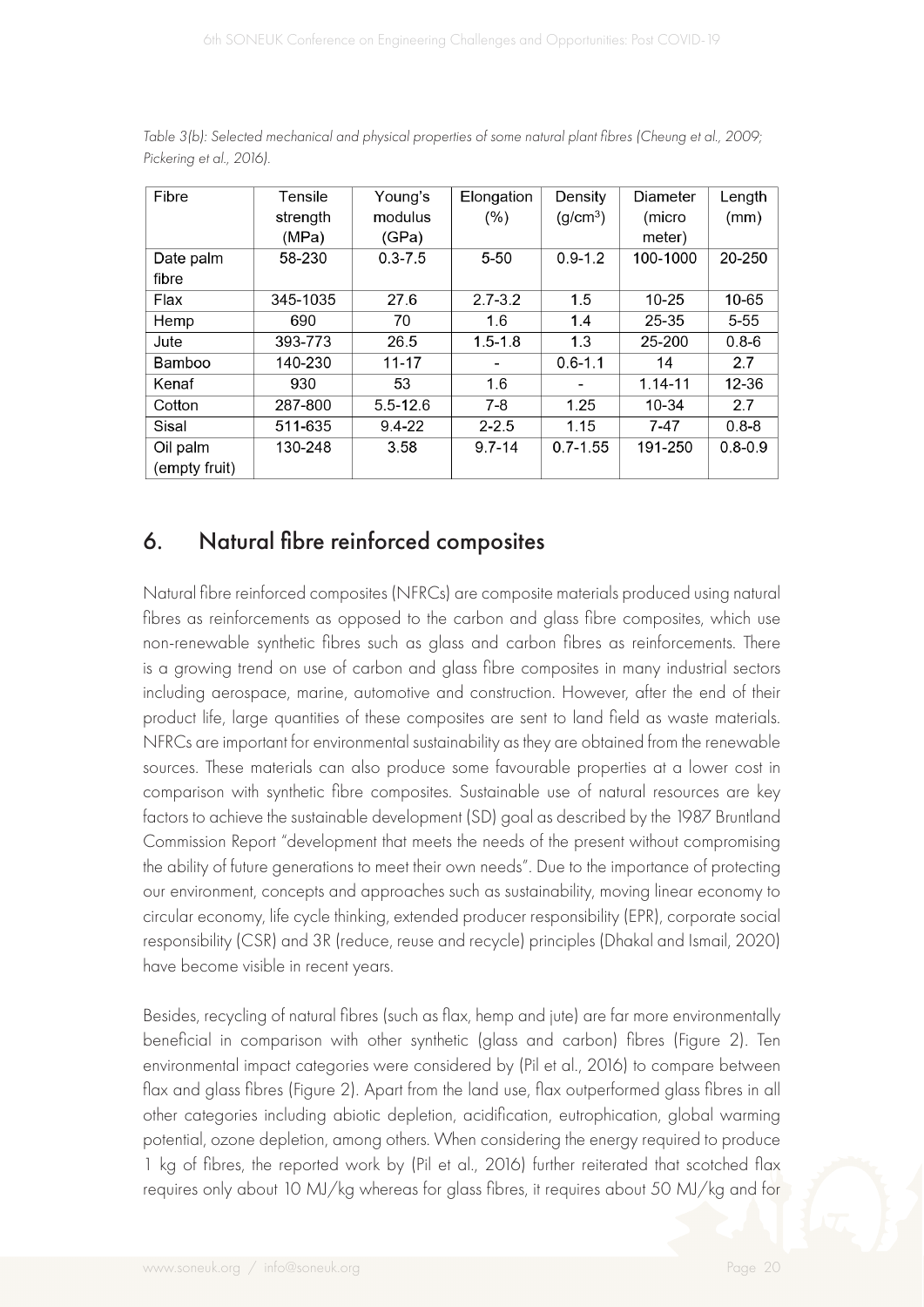carbon fibres, it requires about 290 MJ/kg. The reported work clearly suggests that when overall environmental performances of natural fibre composites are considered, there are clear advantages against conventional glass fibres.



*Figure 2: Environmental impact performance, depicting: (a) life cycle analysis/assessment of flax fibres against glass fibres and (b) energy content of flax against glass and carbon fibre reinforced composites (Pil et al., 2016).*

Reported work by Sáez-Pérez et al. (2021) also highlights that hemp fibre has an ideal carbon sink, which reduces the CO2 emitted into the atmosphere, due to the absorption effect. For instance, hemp has an outstanding reabsorption capacity equivalent to 1800 kg of CO2 for each tonne cultivated.

## 7. Potential applications of NFRCs

Natural fibres have long history and their use in Asian countries. For example, jute fibres have been used in India, Bangladesh and Nepal for many years. Asia has one of the fastest growing market in the world. Jute fibres are not only available abundantly in these countries, other natural fibres such as banana, coir, sisal, bagasse, reeds, cotton and silk are also available. This puts the region as a strong powerhouse in terms of exploitation of these natural fibres for industrial applications. Therefore, many multinational companies are outsourcing and offshoring their business in this region. NFRCs are extensively used in automotive sector in Europe and North America (Figure 3).

However, many OEMs have moved their production facilities to Asian countries, specifically to India and China. Major applications of NFRCs include, but are not limited to, building and construction, aerospace and automobile, power and energy, oil and gas, telecommunication and electrical/electronics, games and sports/recreation, biomedical and health, security and military industries (Table 4). Some of the aforementioned sectors are briefly and subsequently elucidated.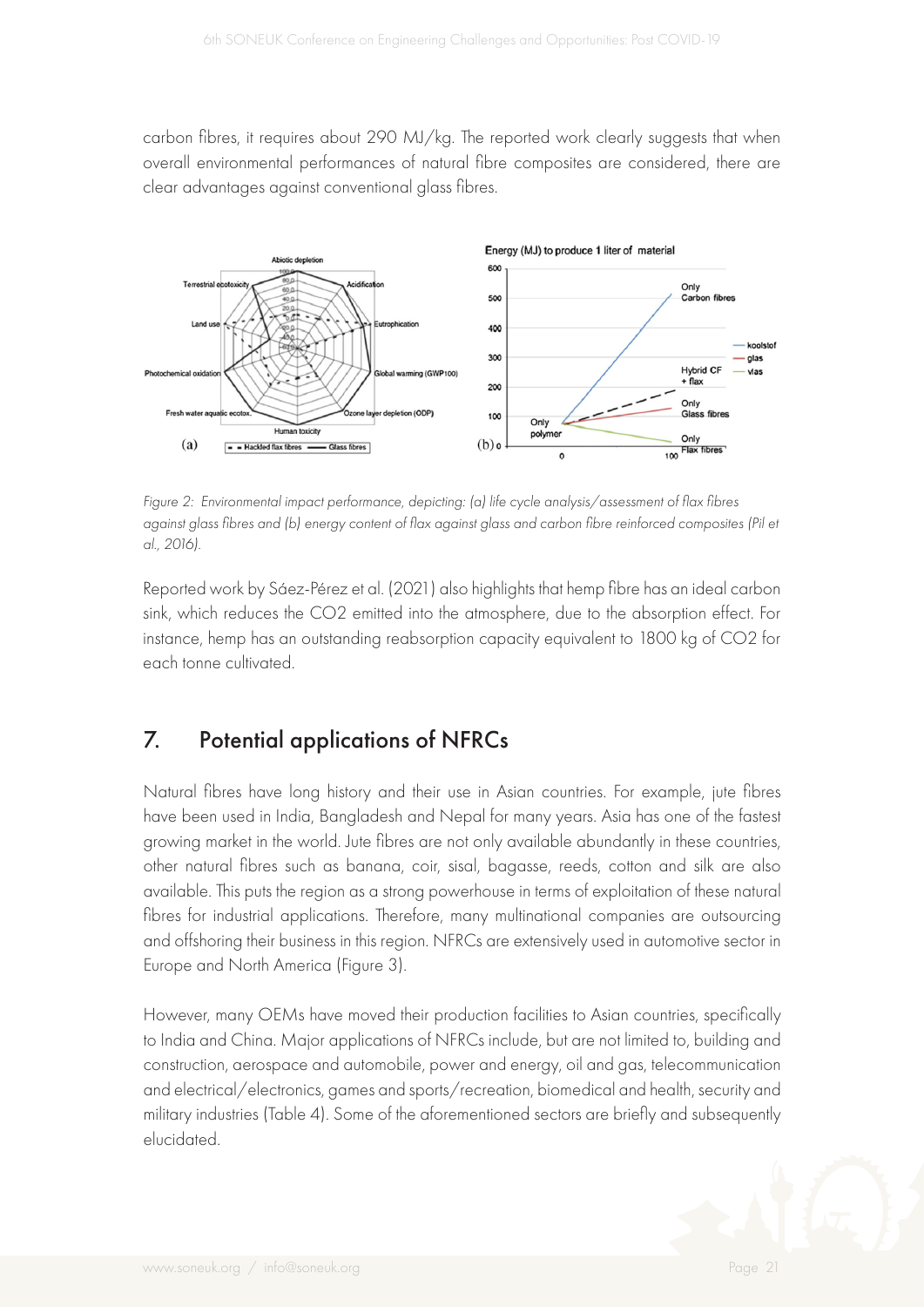

*Figure 3: Applications of different natural fibres (flax, hemp, sisal, wool and others) in Mercedes-Benz model (a) A-class, (b) C-class, (c) E-class, and (d) S-class (Li et al., 2020).*

| Fibre types | Various industrial applications                                             |  |
|-------------|-----------------------------------------------------------------------------|--|
| Hemp        | Textiles, geotextiles, paper and packaging, electrical, furniture, cordage, |  |
|             | construction concrete items, 3D printing filaments, manufacturing pipes,    |  |
|             | auto parts and oil absorbent materials.                                     |  |
| Jute        | Building panels, door frames, chipboards, geotextiles, door shutters,       |  |
|             | packaging, transport and roofing sheets.                                    |  |
| Flax        | Tennis racket, bicycle frames, snowboarding, panels, doors, laptop cases,   |  |
|             | printed circuit boards and furniture.                                       |  |
| Bamboo      | Building and construction items, baskets.                                   |  |
| Banana      | Furniture, building and construction items.                                 |  |
| Kenaf       | Mobile cases, insulation materials, animal bedding and packaging materials  |  |
| Cotton      | Textiles, cordage, furniture upholstery and goods.                          |  |
| Sisal       | Panels, doors, paper and pulp.                                              |  |

*Table 4: Industrial applications of key natural fibres (Syduzzaman et al. 2020).*

Many materials used in building and construction sector currently are not so environmentally friendly. For example, cement has been used for many years as structural material, but cement is one of the high energy consumption materials when considered its lifecycle performance. During the production process, it consumes high amount of energy. One of the solutions put forward to improve this sector is the use of sustainable materials to replace high energy consuming materials. There are several reported works that suggested the benefits of using natural fibre compounds, such as hemp and other natural fibres in building materials. There are many examples where biocomposites are successfully used in building and construction materials. The lower production costs with an improved environmental performance makes these materials sustainable and cost effective, as reported (Sáez-Pérez et al., 2021). They studied on influence of the state of preservation on different formulations of geopolymer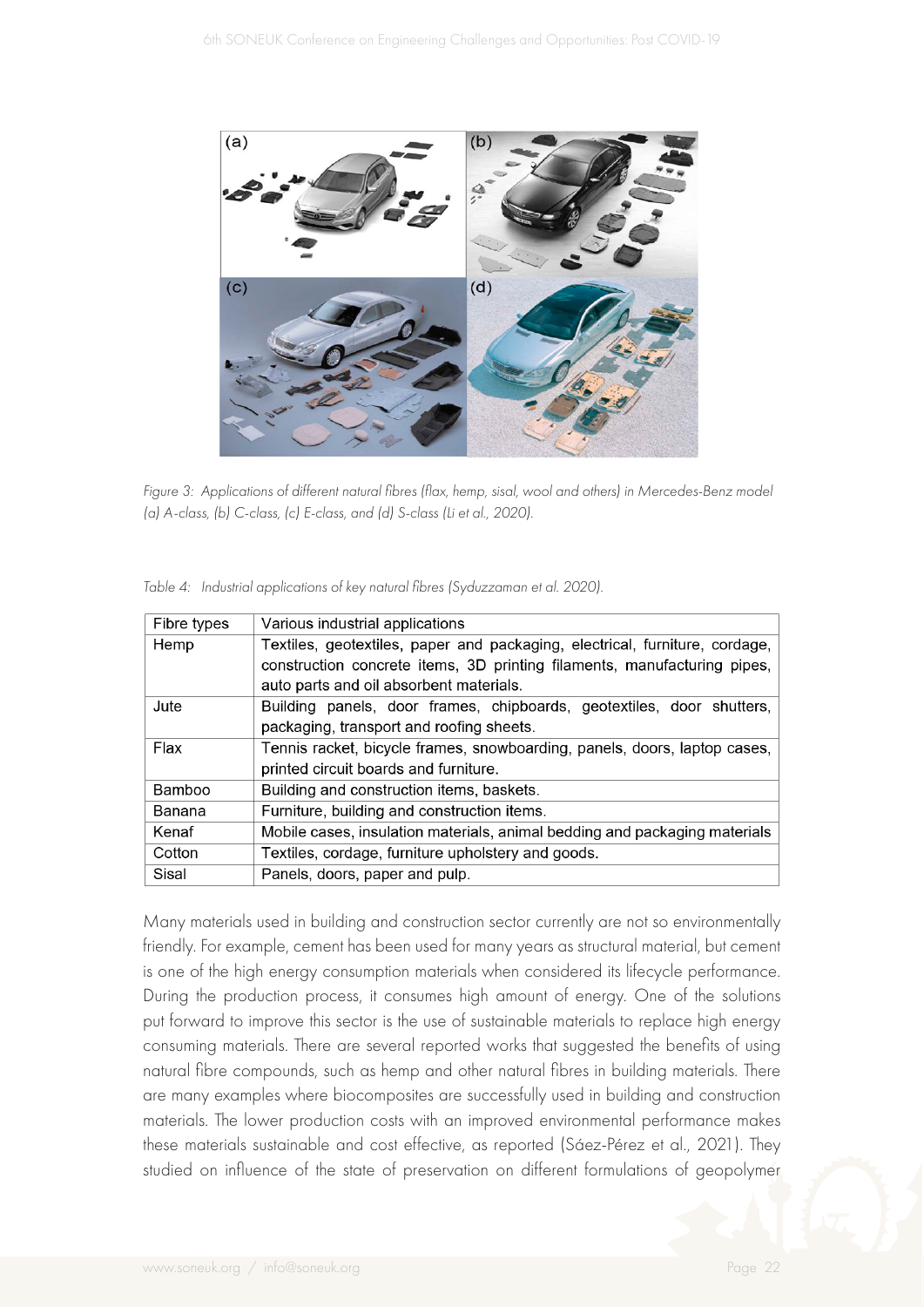hempcrete and hydraulic lime hempcrete (Figure 5). Industrial hemp fibres have been extensively sought to be used in building and construction industry.



*Figure 5: Process used for the preparation of geopolymer hempcrete samples and hydraulic lime hempcrete (Sáez-Pérez et al., 2021).*

Moreover, NFRCs have been widely used in automobile companies to manufacture several components. Comprehensive applications of NFCs in automobile (such as Toyota, Fiat, Audi, Peugeot, Volvo, Ford, Mitsubishi, and others) and other sectors have been extensively reported (Mohammed et al., 2015; Dhakal and Ismail, 2020).

#### 8. Conclusions and future perspective

Natural fibres offer several sustainable, low-cost, recycling, abundant resource, and environmental benefits as reinforcements in NFRCs, when compared with their synthetic counterparts such as glass and carbon fibres. Natural plant fibres are eco-friendly and sustainable and the global demand for these plant fibres is predicted to grow faster. Similarly, key research and development work in this field is expected to grow significantly in the coming years. NFRCs provide several advantages, including but not limited to, biodegradability, nonabrasive processing, high specific strength and stiffness. The findings of this review present that for the sustainable materials, these lightweight composites provide a strong alternative. Although, NFRCs provide multiple benefits, some inherent drawbacks (inherent hydrophilic polar and their limited long-term stability) of these fibres place some challenges that can limit their full potential for semi-structural and structural lightweight applications. However, the benefits of NFRCs outweigh their associated challenges. Therefore, it is evident that South Asian countries have inexhaustible natural resources of plant fibres to increase their opportunities and become global leading suppliers of natural fibres and their composites to multi-national manufacturing companies, hence increasing/improving their economy substantially.